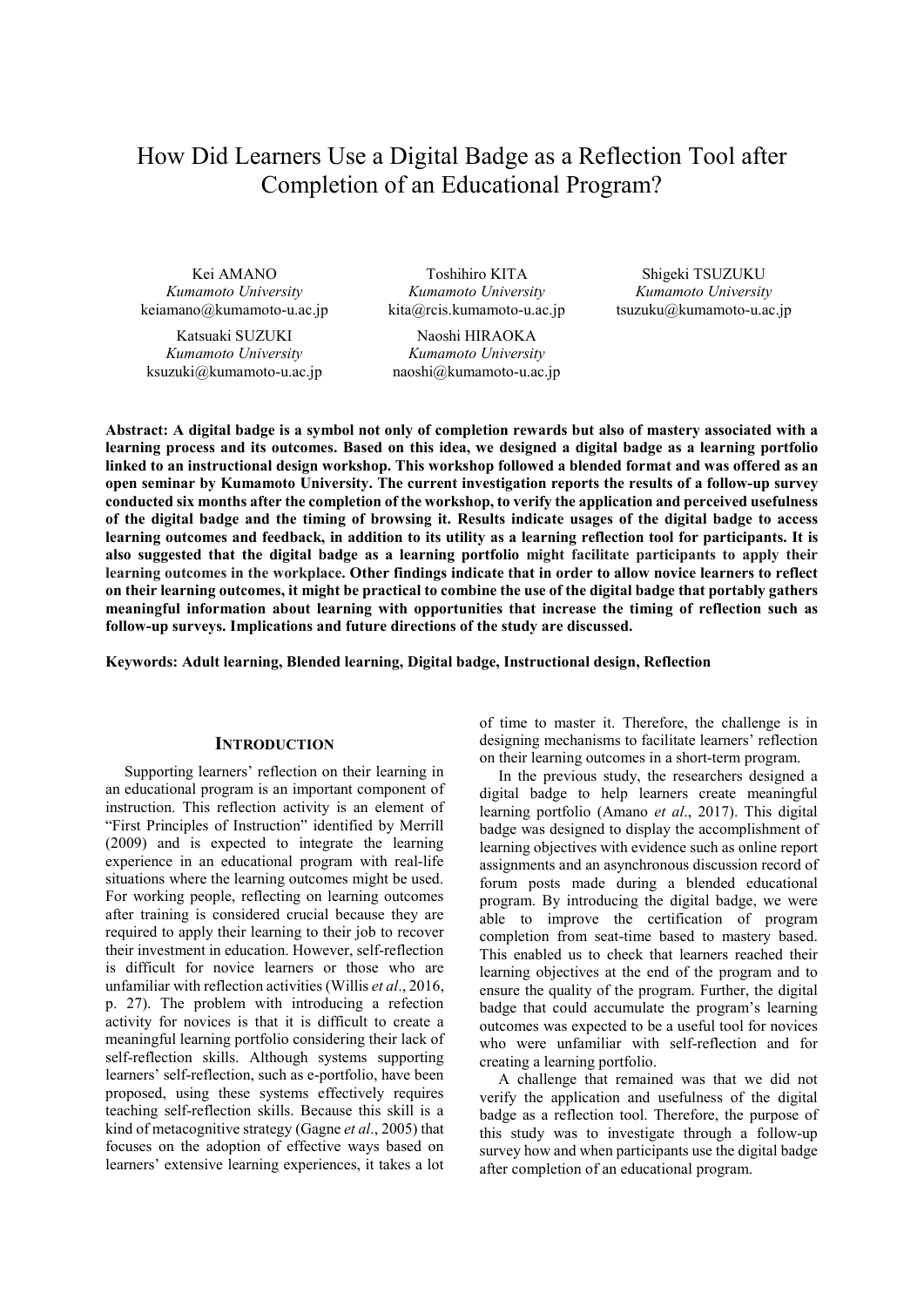# **DESIGN OF FOLLOW-UP SURVEY USING THE DIGITAL BADGE**

#### **Overview of instructional design courses**

The research field was instructional design (ID) courses that were a part of the university extension courses held by Kumamoto University. The purpose of these courses are as follows: 1) to allow participants to gain basic knowledge of ID and to enhance their education from the viewpoint of effectiveness, efficiency, and attraction; and 2) to enable participants to apply ID in educational tasks related to their jobs and present proposals for improving their tasks. Table 1 shows the learning objectives and evaluation methods. To allow participants to learn practical skills that might be useful in improving their educational tasks, the learning objectives were set as intellectual skills focused not on memorization of knowledge but rather on its application. In the post-learning assignment, concrete ideas to improve educational cases and action plans were included to facilitate participants' application of their learning outcomes to their jobs. Thus far, a broad variety of professionals from several fields, such as university lecturers, medical doctors, nurses, and Japanese language teachers, have attended these ID courses. These courses are composed of two courses: an introductory course and a practical course. In the introductory course, participants acquire basic ID skills and consider improvement proposals for educational cases presented by lecturers. In the practical course, the goal is to present improvement ideas for the educational cases that participants engaged in based on the skills they acquired in the introductory course. Both courses consist of prior learning activities (online), a face-to-face program (one day), and post-learning activities (online). The online phases served to allow participants to effectively utilize the one day of the face-to-face program. These online activities were required for submitting coursework items, and they were thus a prerequisite for evaluation to allow participants to select the best learning path. Finally, participants would acquire a digital badge if they met all these evaluation criteria and prerequisites for evaluation on each course of introductory and practical(Figure 1).

The digital badges had different purposes in each course. In the introductory course, the digital badge represented participants' mastery of basic ID skills. This badge was a ticket allowing attendance of the practical course. After the practical course, the digital badge meant completion of both ID courses. In this way, the courses were sequenced to let participants to achieve each learning objective in a step-by-step process. The digital badge for the practical course included the learning outcomes, which contained ideas for improving the educational cases in which each participant engaged. It was expected that participants

would use the digital badge from the practical course in their occupations after completing both courses.

The learning management system (LMS) used for e-learning courses was Moodle. We developed the online assignment and digital badge using the default features of Moodle.

Table 1. Post-learning assignment of the ID course

| <b>Introductory course</b> |                                                                     |  |
|----------------------------|---------------------------------------------------------------------|--|
|                            | <b>Learning objectives</b>                                          |  |
|                            | Demonstrate how to use basic ID skills to                           |  |
|                            | improve educational cases                                           |  |
|                            | Identify the problems of educational cases and                      |  |
|                            | select appropriate solutions for it based on the                    |  |
|                            | <b>ARCS</b> model                                                   |  |
|                            | <b>Evaluation methods and criteria</b>                              |  |
|                            | To score 80% or more in check test                                  |  |
|                            | Submit the final report and score 80% or more                       |  |
|                            | based on the grading criteria. Based on the                         |  |
|                            | learning in the course, summarize the                               |  |
|                            | following items:                                                    |  |
|                            | 1) Analysis and improvement proposal of ID                          |  |
|                            | course participants                                                 |  |
|                            | 2) Action plans to use learning outcomes                            |  |
|                            | 3) Three things that participants learned most                      |  |
|                            | in the course                                                       |  |
|                            | Comments on other participants' final reports                       |  |
|                            | on the discussion forum in Moodle                                   |  |
|                            | <b>Practical course</b>                                             |  |
|                            | <b>Learning objectives</b>                                          |  |
|                            | Propose ideas for improving educational cases                       |  |
|                            | One or more of the ID tools can be applied to                       |  |
|                            | present suggestions to improve participants'                        |  |
|                            | educational cases                                                   |  |
|                            | <b>Evaluation methods and criteria</b>                              |  |
|                            | Submit the final report and score 80% or more                       |  |
|                            | based on the grading criteria. Based on the                         |  |
|                            | learning in the course, summarize the                               |  |
|                            | following items:                                                    |  |
|                            | 1) What participants want to continue in their                      |  |
|                            | educational case                                                    |  |
|                            | 2) What participants want to improve in their                       |  |
|                            | educational case                                                    |  |
|                            | 3) Three things that participants learned most                      |  |
|                            | in the course                                                       |  |
|                            | 4) Action plans to use learning outcomes                            |  |
|                            | 5) Appendix that includes an analysis of their<br>educational cases |  |
|                            |                                                                     |  |
|                            | Comments on other participants' final reports                       |  |
|                            | on the discussion forum in Moodle                                   |  |

# **Design of follow-up survey using the digital badge**

Figure 2 shows the blueprint of the design of followup survey using the digital badge which was acquired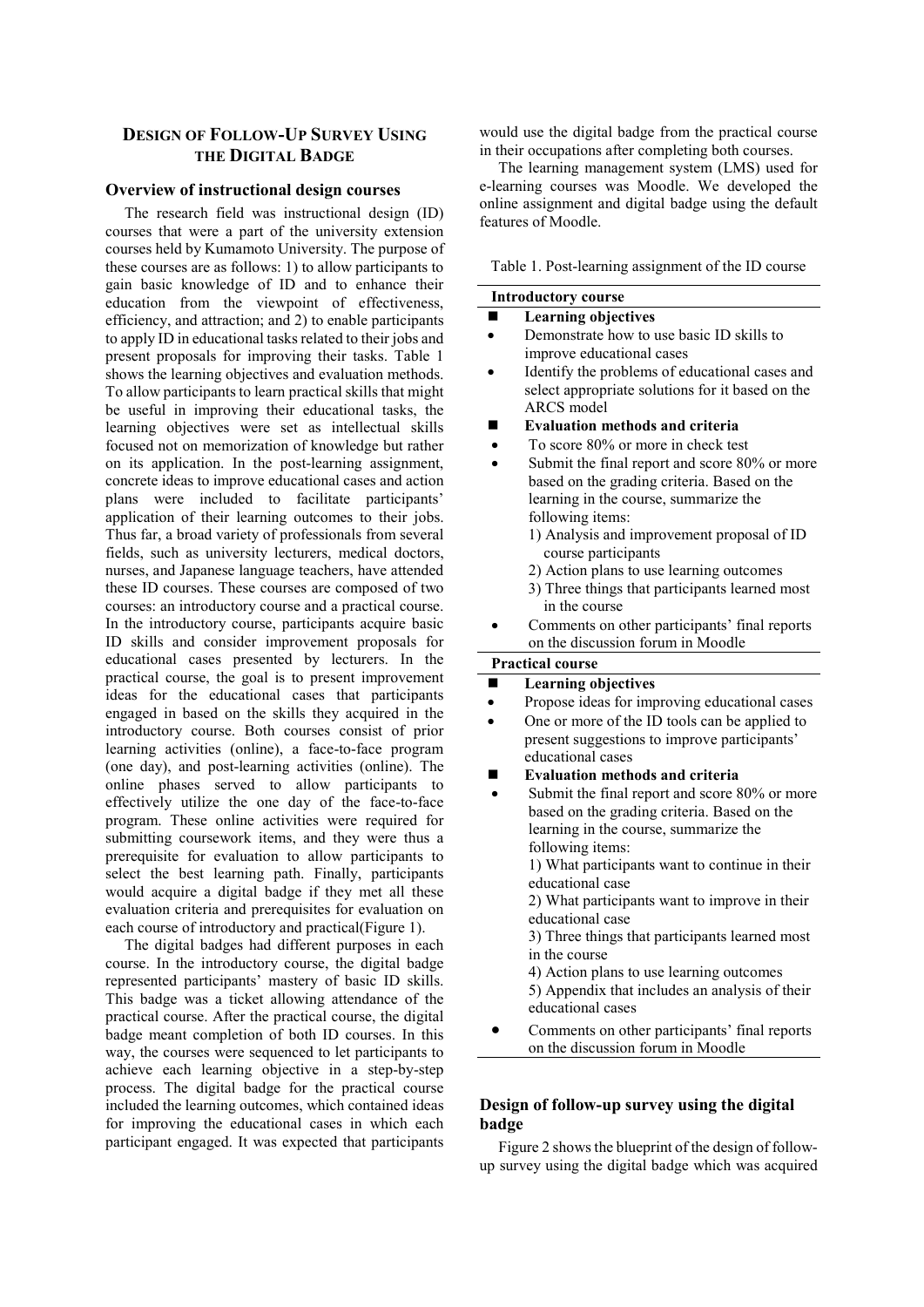in the practical course. The follow-up survey to facilitate participants' reflection consisted of two phases: the issuance of the digital badge two or three weeks after participants submitted the post-learning assignment, and the follow-up survey to check participants' progress six months after submission of the post-learning assignment.

First, participants who met the passing criteria were issued a digital badge that was linked to their learning outcomes and displayed feedback from lectures. This first trigger aimed to show participants that they had achieved the learning outcomes. This also aimed to inform participants about how they could improve their jobs in the new fiscal year.

The second trigger to allow participants to reflect upon their learning outcomes was conducted as a follow-up survey six months after completion of the ID

courses. Previous findings suggest that a follow-up not only helps evaluate a training program but also produces a "wake-up" effect (Nemoto *et al*., 2005). In other words, a follow-up survey could let participants recall their impressions about how the program was conducted, what they learned, and how they applied their learning in their current jobs. This suggests that a follow-up survey might trigger participants' reflection on their learning in an educational program and its application to their jobs. Based on this idea, we designed a follow-up survey using the digital badge. We expected that the digital badge played the role of a support tool for participants' accumulation of learning outcomes. The follow-up survey was also expected to facilitate learners in browsing the digital badge and reflecting on how their learning could be connected to their jobs.



Figure 2. Follow-up design to facilitate participant reflection upon their learning outcomes after completion of the ID courses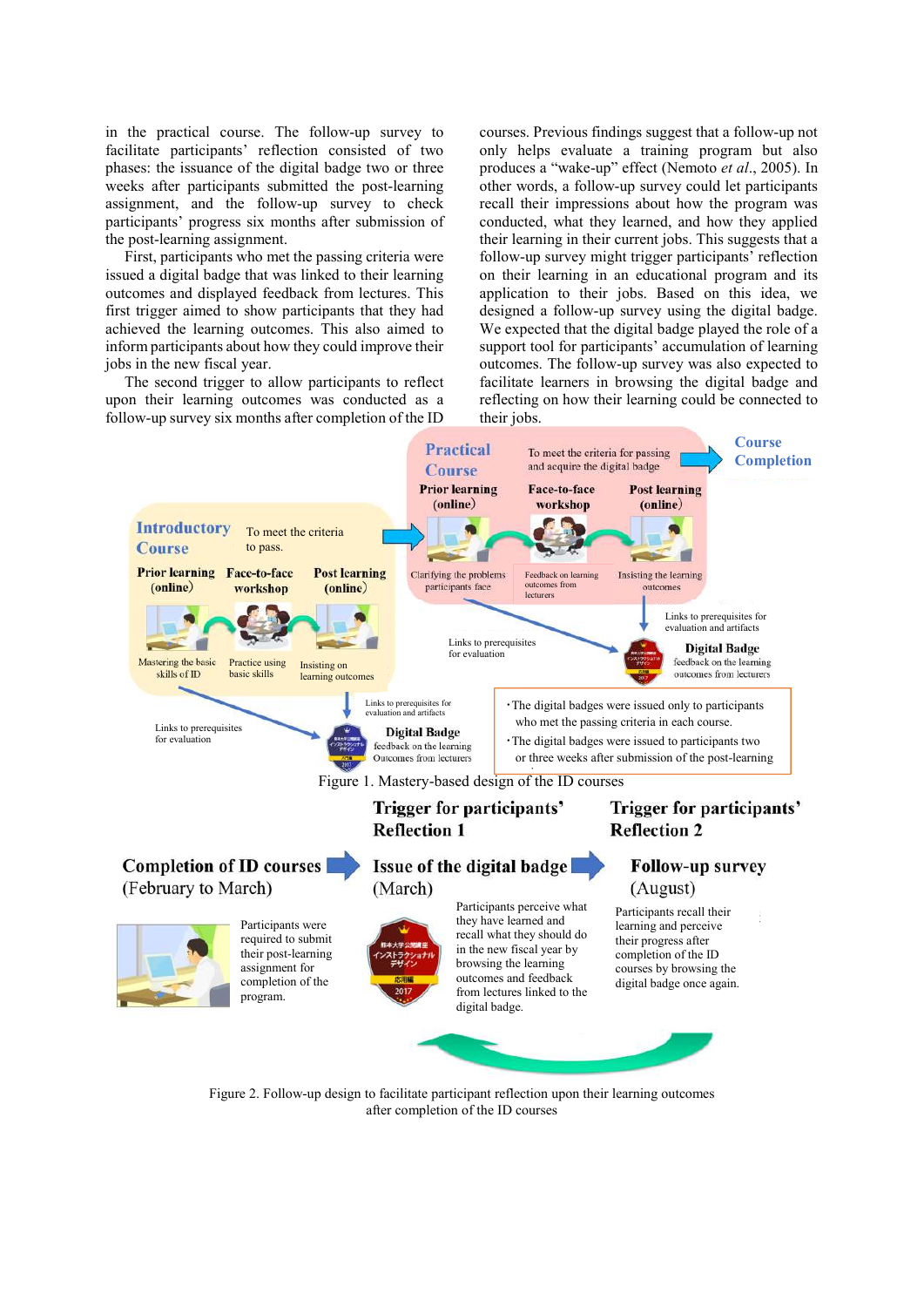#### **RESULTS AND DISCUSSION**

The follow-up survey was conducted in August 2017, six months after completing the ID courses. We used the questionnaire module of Moodle for this evaluation. Of the 72 participants who completed the ID courses, 57 (79%) responded to the questionnaire.

In the follow-up survey, we confirmed how participants conducted activities using the digital badge which was acquired in the practical course after completing the ID courses by answering the following questions: How do participants use the digital badge and perceive the usefulness of it for learning and for improving their jobs? and When do participants browse their digital badge?

## **Application and perceived usefulness of the digital badge**

The frequency of browsing the digital badge after the completion of the ID courses is presented in Figure 3. Six months after the completion of the ID courses, more than half of all respondents browsed the digital badge only once. The second most were those who browsed the digital badge once in two months. These results show that not many participants browsed the digital badge frequently.

Further, we investigated the purpose of browsing the digital badge (Table 2). Of the 57 respondents, 36 (63%) had some purpose in using the digital badge, whereas 21 respondents (37%) did not have any purpose. Regarding the respondents who had some purpose, there was a tendency to use the digital badge for their own reflection on learning and to increase their motivation: for example, "I looked back at my digital badge not to forget what I learned in the courses,' and "I looked back at my digital badge to be more motivated to improve my educational cases." Compared to this, there were less number of participants who showed their digital badge to others: "I showed my digital badge to my friends to ask them to learn ID," and "I showed my digital badge to other participants to deepen my knowledge." These results suggest that participants tend to use their badges for

their own advantage rather than to share learning outcomes with others.

Supporting participants in facilitating application of them to their jobs and to reflect on their learning outcomes is the primary purpose of letting participants use the digital badge after the completion of their ID courses. In both aspects, more than 60% of respondents showed a positive reaction (Figure 4). Respondents were also required to write the reason for their answer. The reasons why they responded that the digital badge is helpful to improve their educational cases are as follows: "The comments and feedback given in the digital badge pushed me to improve my work," "The digital badge stimulated my confidence and motivation for learning and helped me to maintain my commitment to improving my work," "Based on the information attached to the digital badge, such as the learning outcomes and feedback from lecturers, I thought about ideas to improve my educational cases. It also sometimes helped to increase my motivation for these actions." These comments suggest that the learning portfolio which is attached to the digital badge played a motivating role for some participants and helped them improve their educational cases.

From the perspective of the usefulness of the digital badge for learning after the completion of the ID courses, those who responded positively commented as follows: "If there was no digital badge, I would have surely been in trouble. Although I usually make my own notes, the digital badge is more convenient to use because the information is stored online, which is better than using a notebook. By browsing the digital badge, I can remember what I was thinking, which I sometimes forget," "The digital badge helped me to consistently review my learning from pre-assignment, face-to-face workshop, to post-assignment of the ID courses," "I was able to reflect on my learning in the courses from the comments and links attached to the digital badge." These comments suggest that the digital badge can help to conveniently access learning outcomes and feedback that were perceived useful and to reflect on their learning.



Figure 3. Frequency of browsing the digital badge after the completion of the ID courses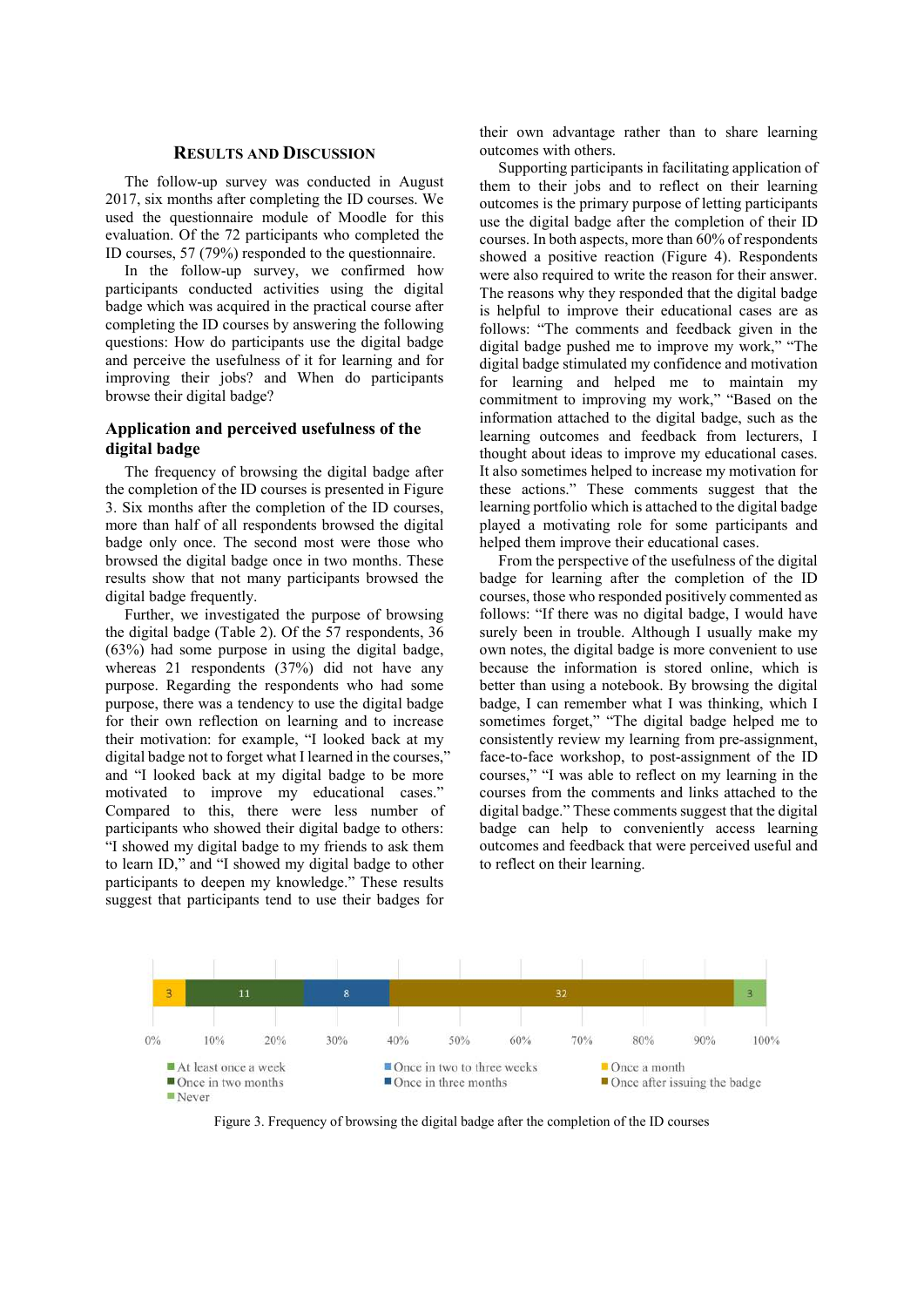| Purpose of using the digital badge $*1$                                                | N | $\frac{6}{10}$ *2 |
|----------------------------------------------------------------------------------------|---|-------------------|
| I looked back at my digital badge so not to forget what I learned in the courses       |   | 47                |
| I looked back at my digital badge to be more motivated to improve my educational cases |   | 31                |
| I looked back at my digital badge to review the progress of educational improvement    |   | 17                |
| I showed my digital badge to my colleagues or business partner to show them my skills  |   | 17                |
| I browsed other participants' digital badges to get ideas for educational improvement  |   | 11                |
| I showed my digital badge to my colleagues to encourage them to attend the ID courses  |   | 11                |
| I introduced a digital badge into my educational program                               |   | 8                 |
| I showed my digital badge to my friends to ask them to learn ID                        |   | 3                 |
| I showed my digital badge to other participants to deepen my knowledge                 |   | 3                 |
| Others                                                                                 |   | 14%               |

Table 2. Purpose of using the digital badge (N=36, Multiple answers allowed)

※Note: \*<sup>1</sup>The reasons were ordered based on the number of respondents.

\* <sup>2</sup>The percentage of respondents who selected each purpose was calculated out of 36 respondents who responded that they used the digital badge for some purpose.



Figure 4. Perceived usefulness of the digital badge after the completion of the ID courses

## **Timing of digital badge browsing**

In this follow-up survey, we asked respondents to answer the questionnaire by browsing the digital badge. Because the digital badge accumulated learning outcomes, it might be a helpful tool to make participants reflect on their learning. The digital badge was linked to an "activity report" page that is implemented by default in Moodle and accumulates all learning outcomes of each participant.

Access logs of participants' activity report page are shown in Figure 5. In 2015, 57 participants acquired the digital badge, and 72 acquired it in 2016. Compared to the results of the ID courses in 2015, which did not implement a follow-up survey, participants' access to their own activity report page increased six months after the completion of the ID courses in 2016 when the follow-up survey was held, although the number of participants who acquire the digital badge also increased. This result indicates that the follow-up

survey itself could be a key trigger that makes participants browse the digital badge and reflect on their learning outcomes.

Furthermore, some respondents mentioned the effectiveness of the follow-up survey in the optional free description field of the questionnaire: "I reviewed my action plan after a long interval. I recalled my feelings when I submitted the final report. I realized that the follow-up survey is necessary. Thank you for reminding me of that moment," and "Although open seminars and corporate training tend to be over for good once they are completed, my motivation has increased thanks to these ID courses, because they include a follow-up survey. It was a significant result that I was able to perceive my outcomes of educational practices." From these comments of some participants, it seems that the follow-up survey produced a "wakeup" effect as suggested by previous findings (Nemoto *et al*., 2005). Further, it was confirmed that participants browse their learning outcomes and reflect on their